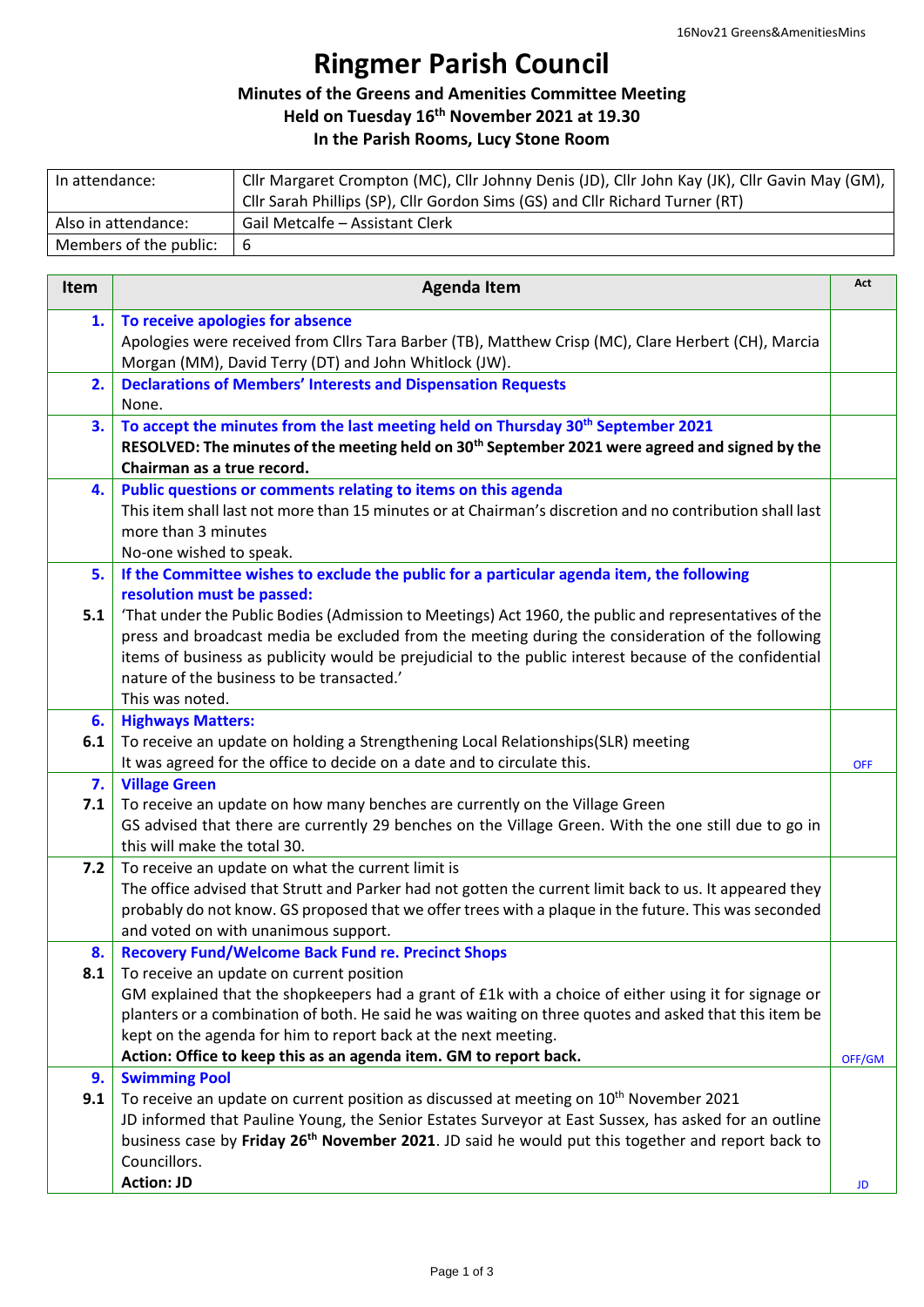٦

| 10.  | <b>Community Buildings and Facilities</b>                                                                      |              |
|------|----------------------------------------------------------------------------------------------------------------|--------------|
| 10.1 | To receive an update from the Community Buildings and Facilities meeting held on 7 <sup>th</sup> October 2021  |              |
|      | GM said that JW would be issuing extensive minutes shortly.                                                    |              |
|      |                                                                                                                |              |
|      | Action: GM to speak to JW about releasing the minutes.                                                         | GM/JW        |
| 11.  | <b>Skatepark</b>                                                                                               |              |
| 11.1 | a. To receive an update on the lease for Fingerpost Field                                                      |              |
|      | GS said it would be 5 weeks - 2-3 weeks to put the Head of terms together and 1 week to                        |              |
|      | talk to the Greens group. GM thanked GS for his work.                                                          |              |
| 11.2 | b. To receive an update on whether planning permission is needed on Fingerpost Field                           |              |
|      | GM explained that this was a grey area but he proposed to go for planning permission. This                     |              |
|      | was seconded and voted on with all in favour of going for planning permission.                                 |              |
| 11.3 | c. To receive the updated Skatepark quote                                                                      |              |
|      | GM proposed that we move forward with the updated quote by reaching out to Bendcrete                           |              |
|      | Leisure Ltd and asking them to run a planning application with us. This was seconded and                       |              |
|      | voted on with all in favour.                                                                                   |              |
|      | Action: Office to contact Bendcrete Leisure Ltd to set up a meeting.                                           | <b>OFF</b>   |
| 12.  | <b>Play Area Renewals and Replacements</b>                                                                     |              |
| 12.1 | <b>Village Green Play area</b>                                                                                 |              |
|      | a. To receive an update on the deadline for releasing funds to RPC under s.106 for the renewal                 |              |
|      | of play equipment                                                                                              |              |
|      | GM said that the deadline had been provided by Chris Bibb as August 2025 per his email of                      |              |
|      | 09/11/2021, 16:51.                                                                                             |              |
|      | b. To receive an update on a proposed scheme for replacing the Play Area equipment                             |              |
|      | MC said the working group set up to look at this (herself, CH and MM) had decided on the                       |              |
|      | design by KOMPAN. It was proposed that this group along with GM meet with the company                          |              |
|      | to progress it and to discuss the possible relocation of any good equipment. A site visit was                  |              |
|      |                                                                                                                |              |
|      | suggested. All were in favour of this.                                                                         | OFF/GM/      |
|      | Action: Office to set up the meeting with KOMPAN. GM and working group to meet with                            | MC/CH/       |
|      | them and GM to bring an update to the next meeting.                                                            | <b>MM</b>    |
|      | To receive an update on meeting with Chris Bibb of LDC to clarify the current timeline position<br>c.          |              |
|      | of replacing the Play Area equipment                                                                           |              |
|      | GM explained that Chris Bibb had sent an email saying he did not want to meet with them                        |              |
|      | until RPC have procured externally but once this is done, and the tender document has been                     |              |
|      | drafted, he would be happy to attend a site visit to help inform on the brief.                                 |              |
| 13.  | <b>Grounds Maintenance</b>                                                                                     |              |
| 13.1 | To agree the urban grass cutting service (ESCC Highways) for 2022 - deadline is 20 <sup>th</sup> December 2021 |              |
|      | GM to meet with Ringmer Wildflower Association, Rosemary Colebourn and Tony Read to discuss the                |              |
|      | above. He asked for the office to obtain a map identifying the areas this would cover.                         |              |
|      | Action: Office to obtain map from ESCC Highways. GM to arrange meeting.                                        | OFF/GM       |
| 13.2 | To review this season's grass cutting service and agree next year's grass cutting requirements                 |              |
|      | Action: Per 13.1.                                                                                              | GM           |
| 14.  | <b>General Purposes Matters</b>                                                                                |              |
| 14.1 | To receive an update on the site visit with the inspector from Highways re. the installation of a new          |              |
|      | disability compliant Bus Shelter on A26, Lewes Road (opposite The Cock Inn)                                    |              |
|      | The site visit has been arranged for Wednesday 1 <sup>st</sup> December 2021 at 10am (subsequently rearranged  |              |
|      | to Thursday 2 <sup>nd</sup> December 2021 at 10am). JD and JK to meet with Robin Hayward of East Sussex        |              |
|      | Highways at the Cock Inn bus stop.                                                                             |              |
|      | Action: JD and JK to attend site visit.                                                                        | <b>JD/JK</b> |
| 14.2 | To receive an update on obtaining further quotes for the installation of 2 highway directional signs to        |              |
|      | the current Parish Office                                                                                      |              |
|      | GM explained in MC's absence that MC is awaiting approval on the spec he has provided to ES.                   |              |
|      | Action: MC to progress this.                                                                                   | <b>MC</b>    |
| 14.3 | To receive an update on the audit of the 6 Fingerposts undertaken                                              |              |
|      | It was proposed and seconded that this be budgeted for in the next budget. All were in favour.                 |              |
|      | Action: To be added to budget.                                                                                 | <b>RFO</b>   |
|      |                                                                                                                |              |